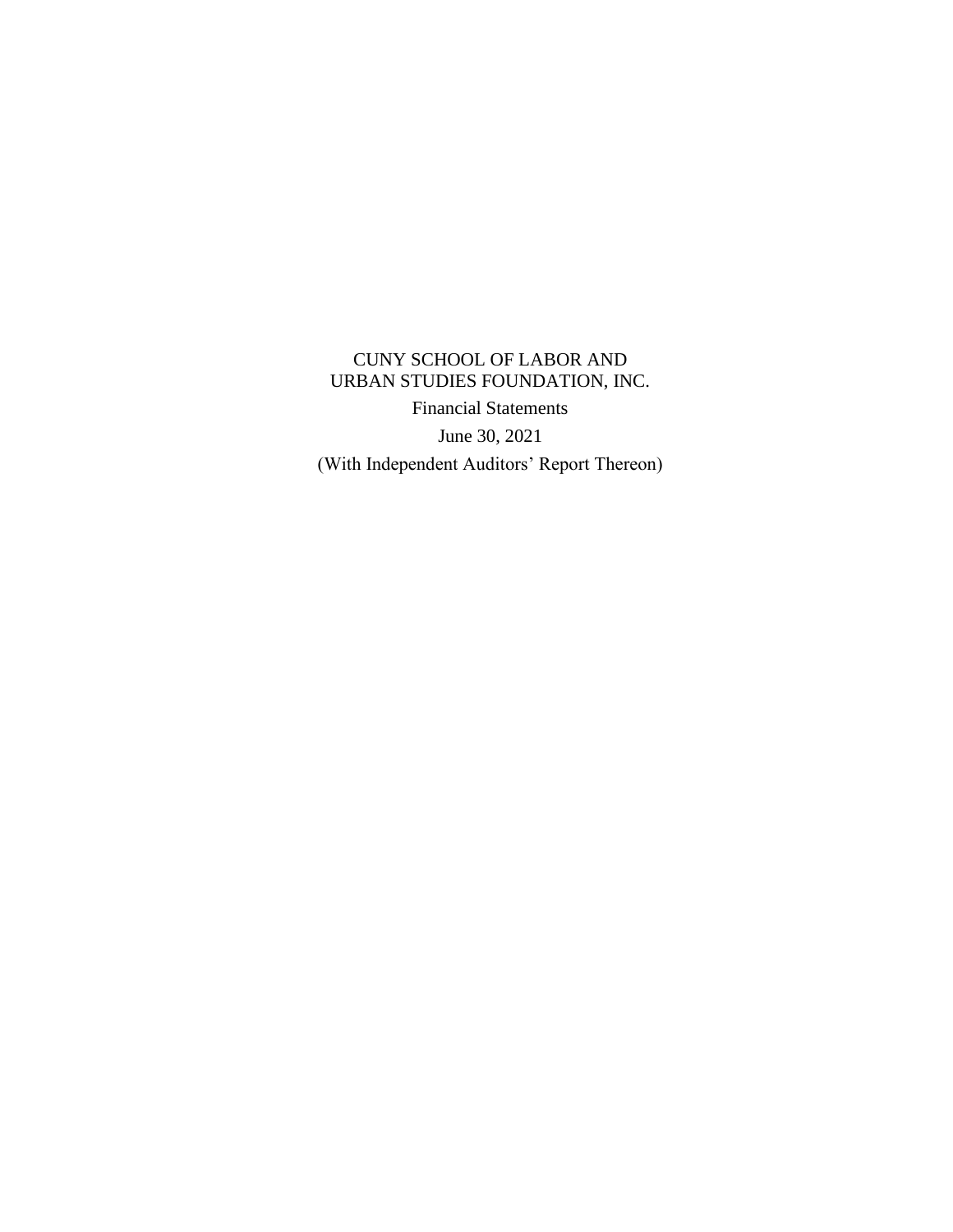# Table of Contents

|                                                                        | Page    |
|------------------------------------------------------------------------|---------|
| Independent Auditors' Report                                           | $1 - 2$ |
| <b>Financial Statements:</b><br><b>Statement of Financial Position</b> | 3       |
| <b>Statement of Activities</b>                                         | 4       |
| <b>Statement of Cash Flows</b>                                         | 5       |
| <b>Notes to Financial Statements</b>                                   | $6 - 9$ |
|                                                                        |         |

\* \* \* \* \* \*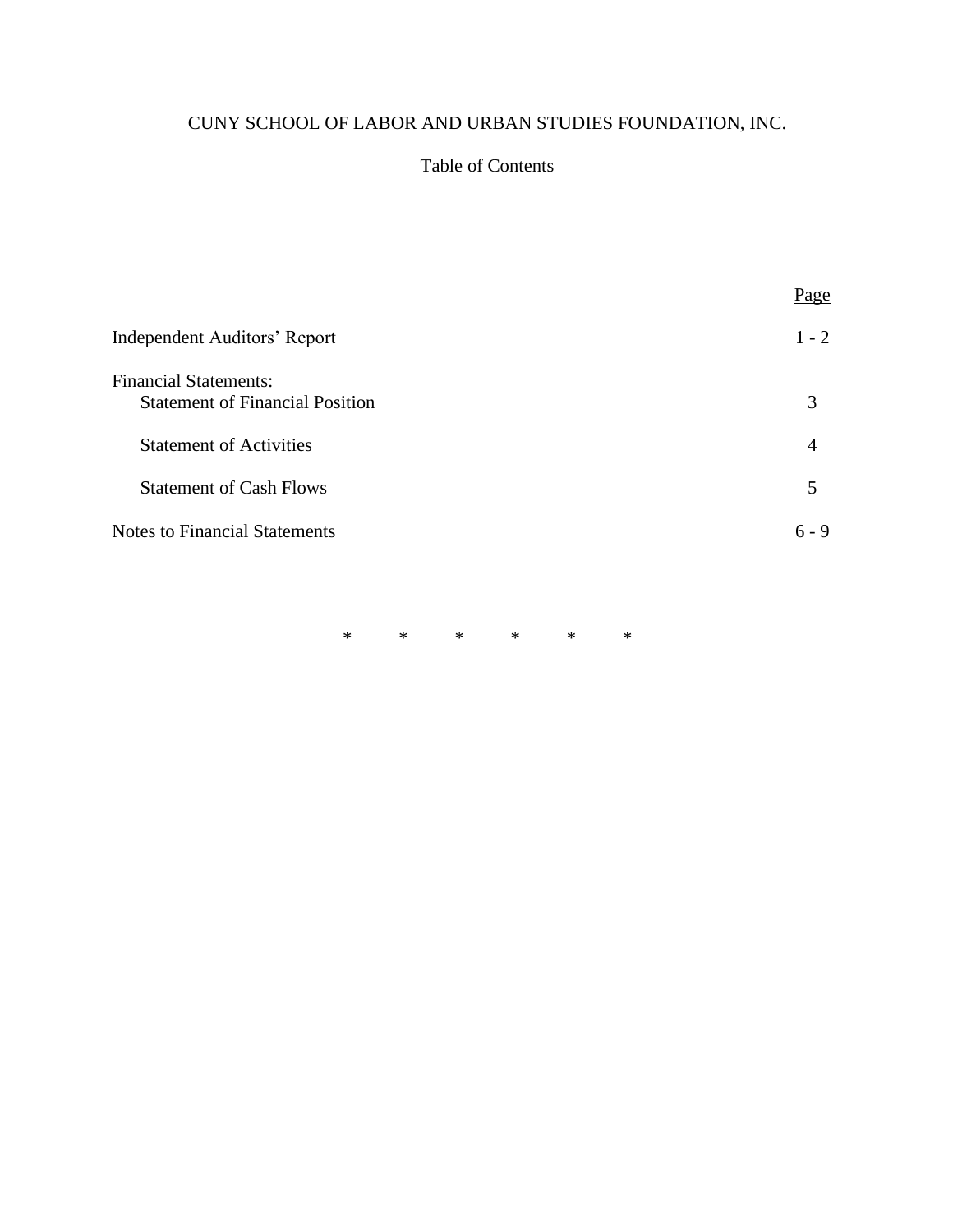

6390 Main Street, Suite 200 Williamsville, NY 14221

P 716.634.0700 TF 800.546.7556 F 716.634.0764 W EFPRgroup.com

# INDEPENDENT AUDITORS' REPORT

The Board of Directors CUNY School of Labor and Urban Studies Foundation, Inc.:

## Report on the Financial Statements

We have audited the accompanying financial statements of CUNY School of Labor and Urban Studies Foundation, Inc. (the Foundation), which comprise the statement of financial position as of June 30, 2021, and the related statements of activities and cash flows for the year then ended, and the related notes to financial statements.

## Management's Responsibility for the Financial Statements

Management is responsible for the preparation and fair presentation of these financial statements in accordance with accounting principles generally accepted in the United States of America; this includes the design, implementation, and maintenance of internal control relevant to the preparation and fair presentation of financial statements that are free from material misstatement, whether due to fraud or error.

# Auditor's Responsibility

Our responsibility is to express an opinion on these financial statements based on our audit. We conducted our audit in accordance with auditing standards generally accepted in the United States of America. Those standards require that we plan and perform the audit to obtain reasonable assurance about whether the financial statements are free from material misstatement.

An audit involves performing procedures to obtain audit evidence about the amounts and disclosures in the financial statements. The procedures selected depend on the auditor's judgment, including the assessment of the risks of material misstatement of the financial statements, whether due to fraud or error. In making those risk assessments, the auditor considers internal control relevant to the Foundation's preparation and fair presentation of the financial statements in order to design audit procedures that are appropriate in the circumstances, but not for the purpose of expressing an opinion on the effectiveness of the Foundation's internal control. Accordingly, we express no such opinion. An audit also includes evaluating the appropriateness of accounting policies used and the reasonableness of significant accounting estimates made by management, as well as evaluating the overall presentation of the financial statements.

We believe that the audit evidence we have obtained is sufficient and appropriate to provide a basis for our audit opinion.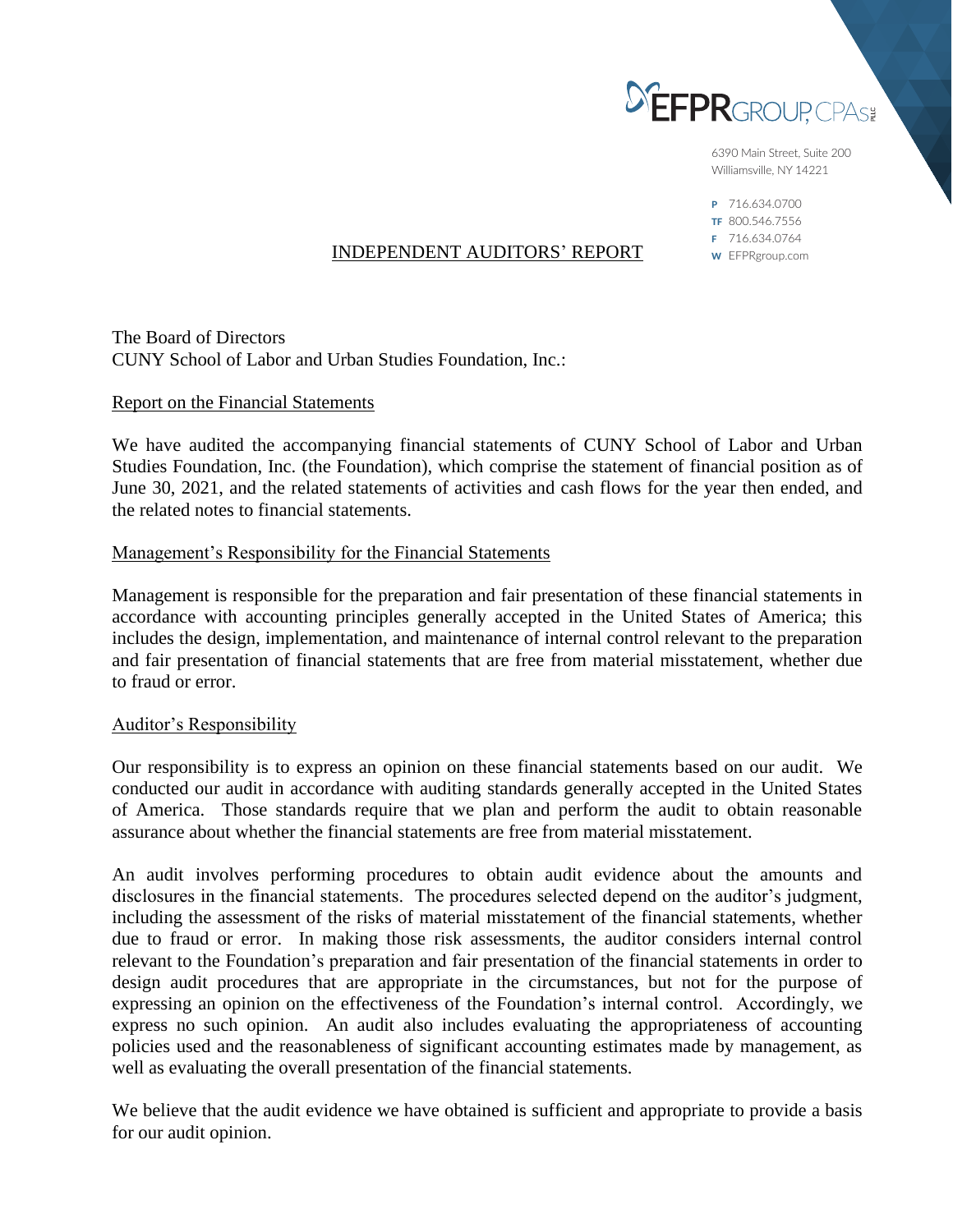**Opinion** 

In our opinion, the financial statements referred to above present fairly, in all material respects, the financial position of CUNY School of Labor and Urban Studies Foundation, Inc. as of June 30, 2021, and the changes in its net assets and its cash flows for the year then ended, in accordance with accounting principles generally accepted in the United States of America.

EFPR Group, CPAS, PLLC

Williamsville, New York October 20, 2021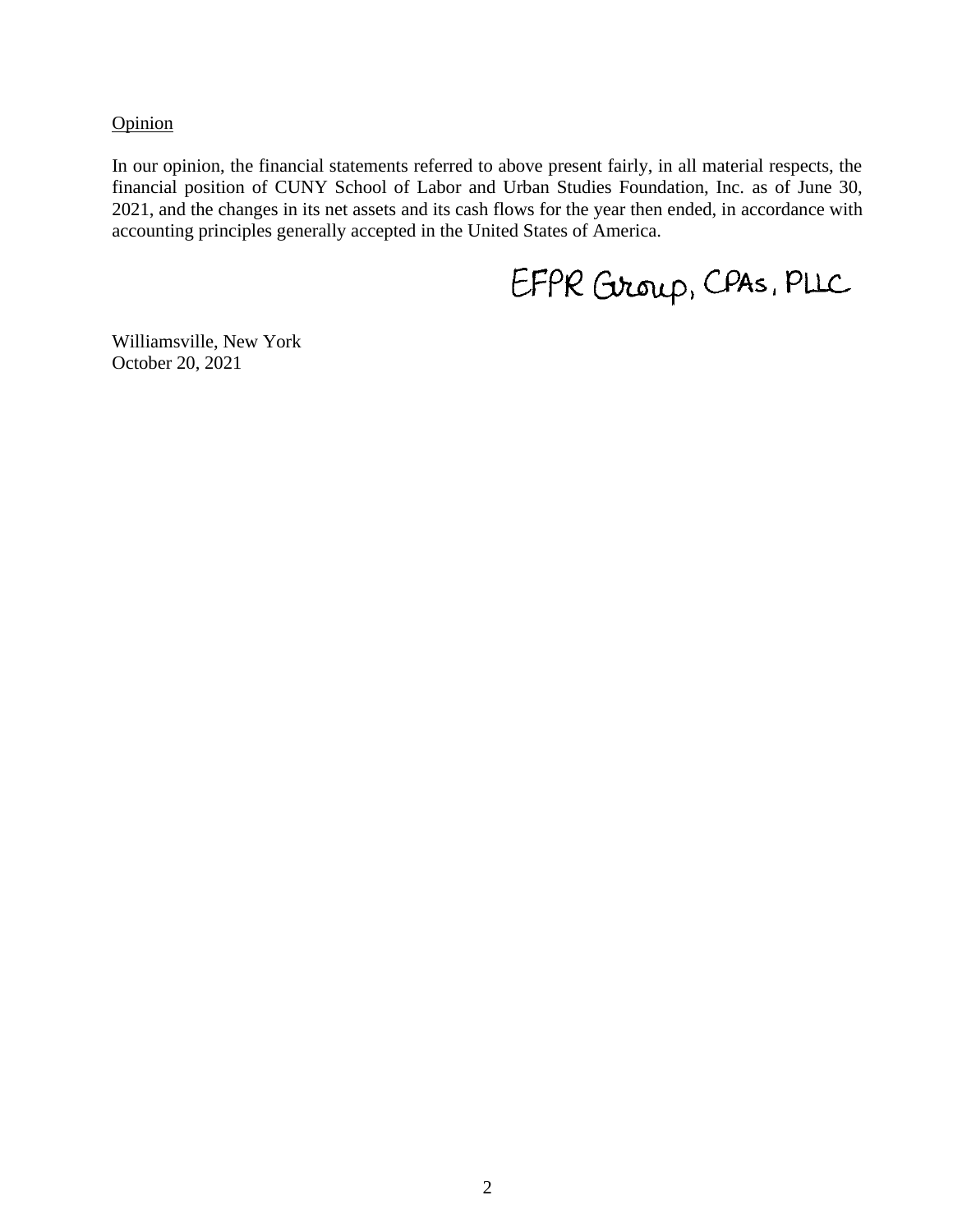# CUNY SCHOOL OF LABOR AND URBAN STUDIES FOUNDATION, INC. Statement of Financial Position June 30, 2021

# Assets

| Current assets:                                 |               |
|-------------------------------------------------|---------------|
| Cash and equivalents                            | \$<br>150,181 |
| Investments in CUNY investment pool, short-term | 252,943       |
| Total current assets                            | 403,124       |
| Investments in CUNY investment pool, long-term  | 367,761       |
| Total assets                                    | 770,885       |
| Liabilities and Net Assets                      |               |
| Net assets:                                     |               |
| Without donor restrictions                      | 550           |
| With donor restrictions                         | 770,335       |
| Total net assets                                | 770,885<br>\$ |

See accompanying notes to financial statements.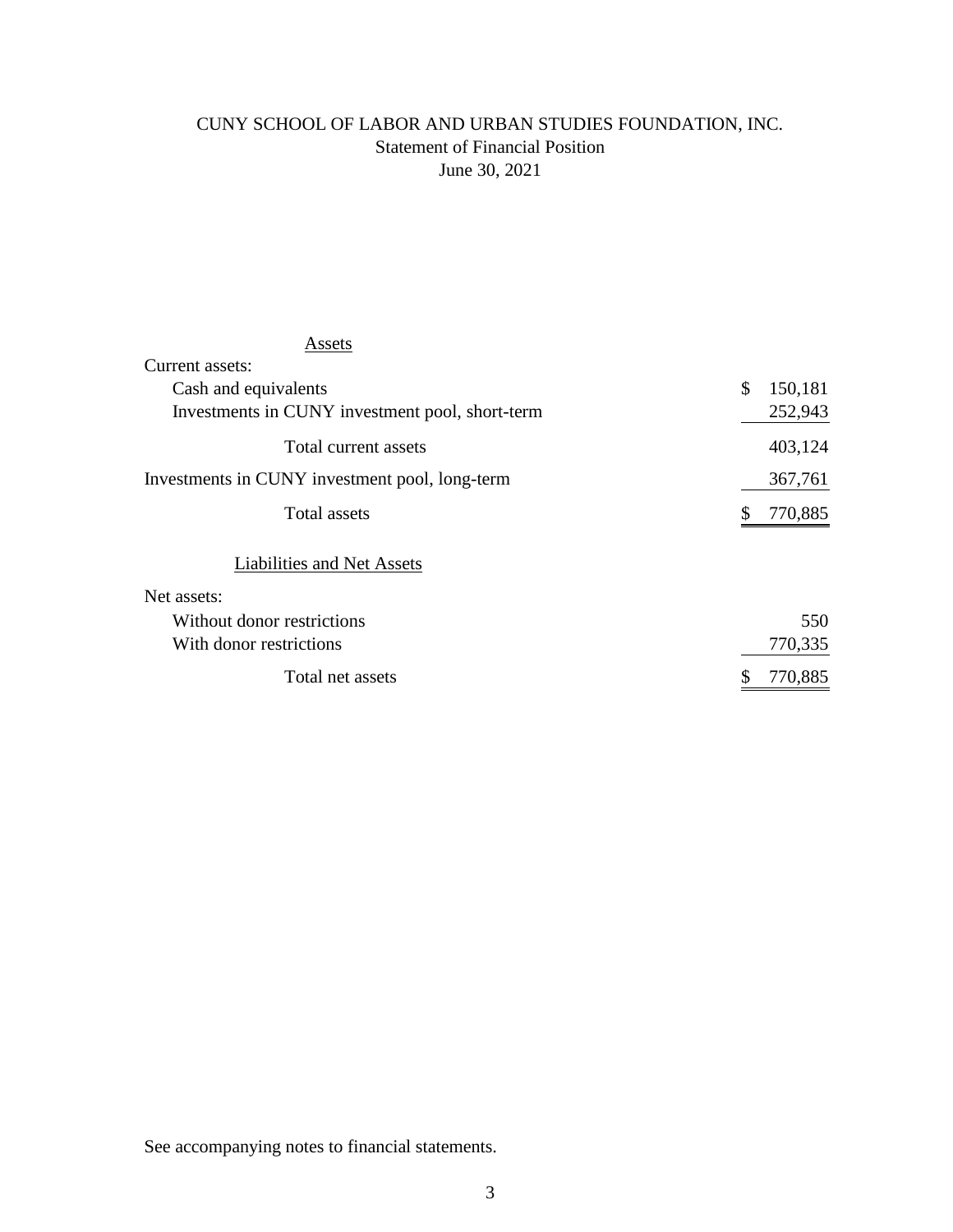# CUNY SCHOOL OF LABOR AND URBAN STUDIES FOUNDATION, INC. Statement of Activities Year ended June 30, 2021

|                                        | Without<br>donor<br>restrictions |         | With<br>donor |         |
|----------------------------------------|----------------------------------|---------|---------------|---------|
|                                        |                                  |         |               |         |
| Revenue, gains and other support:      |                                  |         |               |         |
| Contributions                          | \$                               | 550     | 887,113       | 887,663 |
| Investment income                      |                                  |         | 50,609        | 50,609  |
| Net assets released from restrictions  |                                  | 167,387 | (167, 387)    |         |
| Total revenue, gains and other support |                                  | 167,937 | 770,335       | 938,272 |
| Expenses:                              |                                  |         |               |         |
| Program services - scholarships        |                                  | 167,387 |               | 167,387 |
| Change in net assets                   |                                  | 550     | 770,335       | 770,885 |
| Net assets at beginning of year        |                                  |         |               |         |
| Net assets at end of year              |                                  | 550     | 770,335       | 770,885 |

See accompanying notes to financial statements.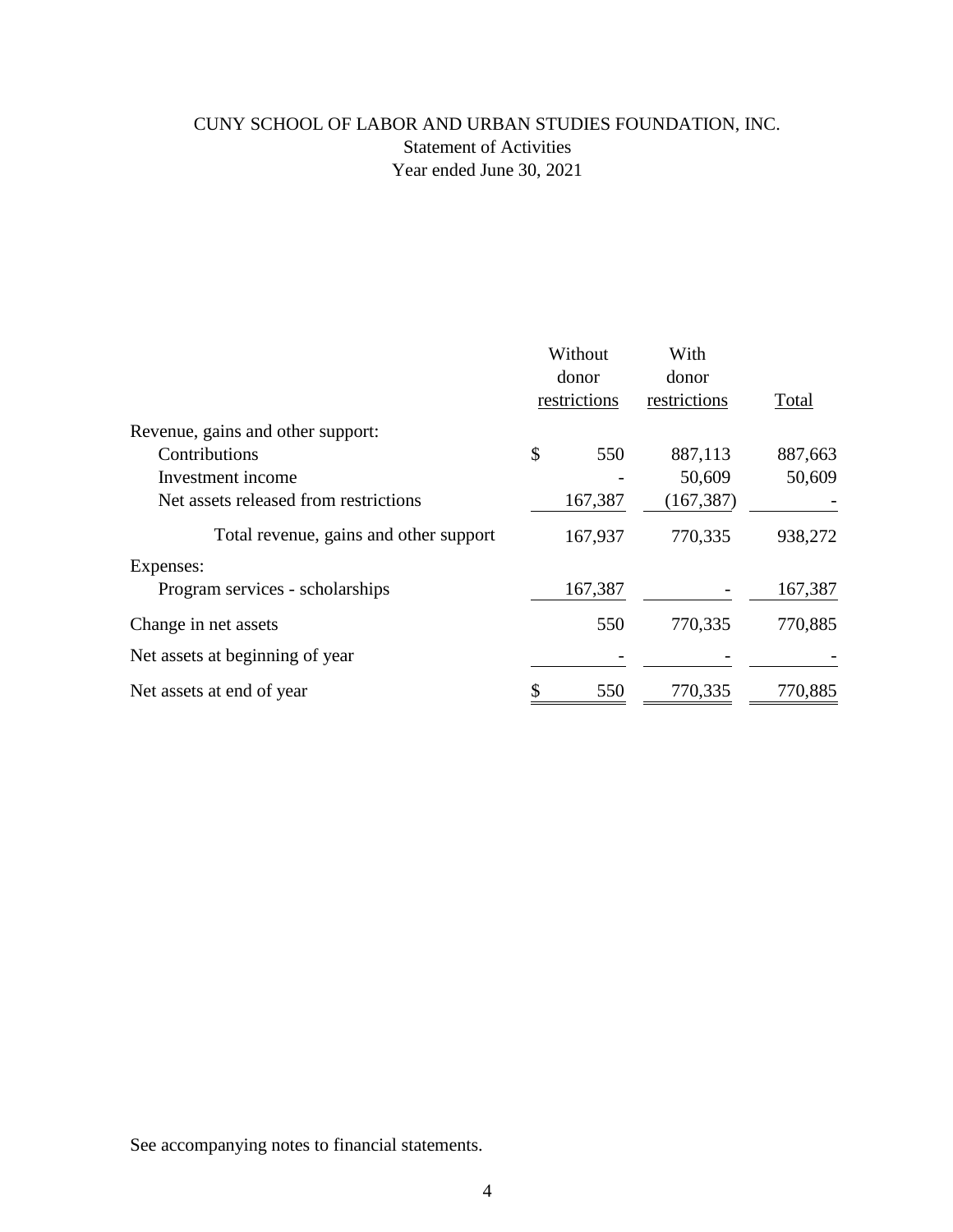# CUNY SCHOOL OF LABOR AND URBAN STUDIES FOUNDATION, INC. Statement of Cash Flows Year ended June 30, 2021

| Cash flows from operating activities:                |               |
|------------------------------------------------------|---------------|
| Change in net assets                                 | \$<br>770,885 |
| Adjustments to reconcile change in net assets to net |               |
| cash provided by operating activities - net gain on  |               |
| investments                                          | (43,570)      |
| Net cash provided by operating activities            | 727,315       |
| Cash flows from investing activities:                |               |
| Proceeds from sale of investments                    | 137,546       |
| Purchases of investments                             | (714, 680)    |
| Net cash used in investing activities                | (577, 134)    |
| Net change in cash and equivalents                   | 150,181       |
| Cash and equivalents at beginning of year            |               |
| Cash and equivalents at end of year                  | 150,181       |

See accompanying notes to financial statements.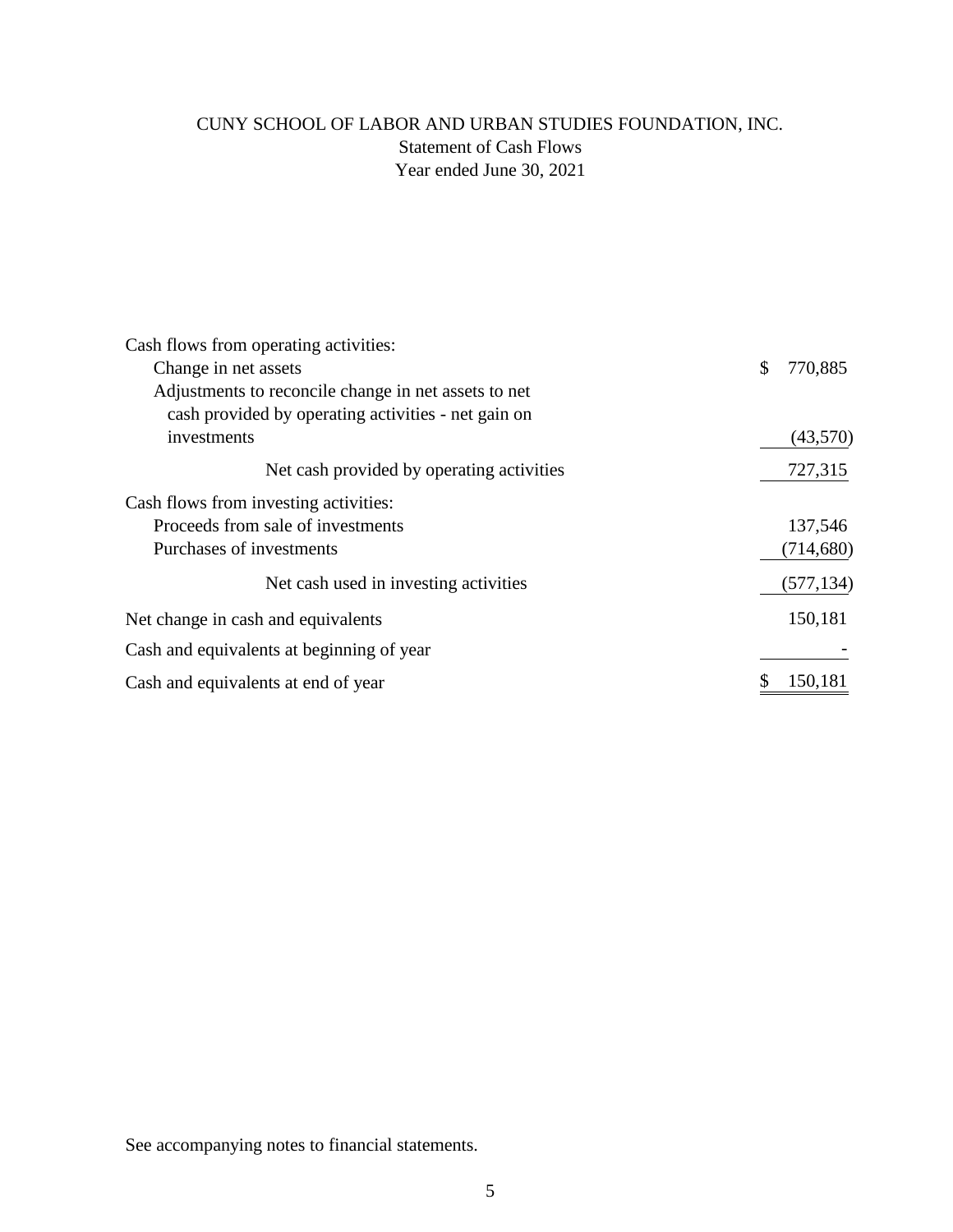## Notes to Financial Statements

#### June 30, 2021

#### (1) Nature of Organization

CUNY School of Labor and Urban Studies Foundation, Inc. (the Foundation), a not-for-profit corporation incorporated in New York in 2019, and funded during fiscal 2021, supports and advances the education, research and public service mission of School of Labor and Urban Studies (the College), which is a college of The City University of New York (CUNY). The Foundation also provides financial support to the College by holding, administering and disposing of gifts and grants, without profit, for the benefit of the College.

#### (2) Summary of Significant Accounting Policies

#### (a) Basis of Accounting

The financial statements are prepared on the accrual basis of accounting in accordance with accounting principles generally accepted in the United States of America.

#### (b) Basis of Presentation

The Foundation reports information regarding its financial position and activities according to two classes of net assets: net assets without donor restrictions and net assets with donor restrictions. Net assets without donor restrictions represents resources available for the general support of the Foundation's activities. Net assets with donor restrictions are those whose use has been limited by donor-imposed stipulations that either expire by passage of time or can be fulfilled by actions of the Foundation.

#### (c) Use of Estimates

The preparation of financial statements in accordance with accounting principles generally accepted in the United States of America requires management to make estimates and assumptions that affect certain reported amounts and disclosures. Accordingly, actual results could differ from those estimates.

#### (d) Cash and Equivalents

For purposes of the statement of cash flows, the Foundation considers all highly liquid debt instruments purchased with a maturity of three months or less to be cash equivalents.

# (e) Concentrations

At times, the Foundation's cash and equivalents may exceed federally insured limits. The Foundation monitors its financial institutions and the concentration of credit risk on a regular basis and does not anticipate nonperformance by the financial institutions.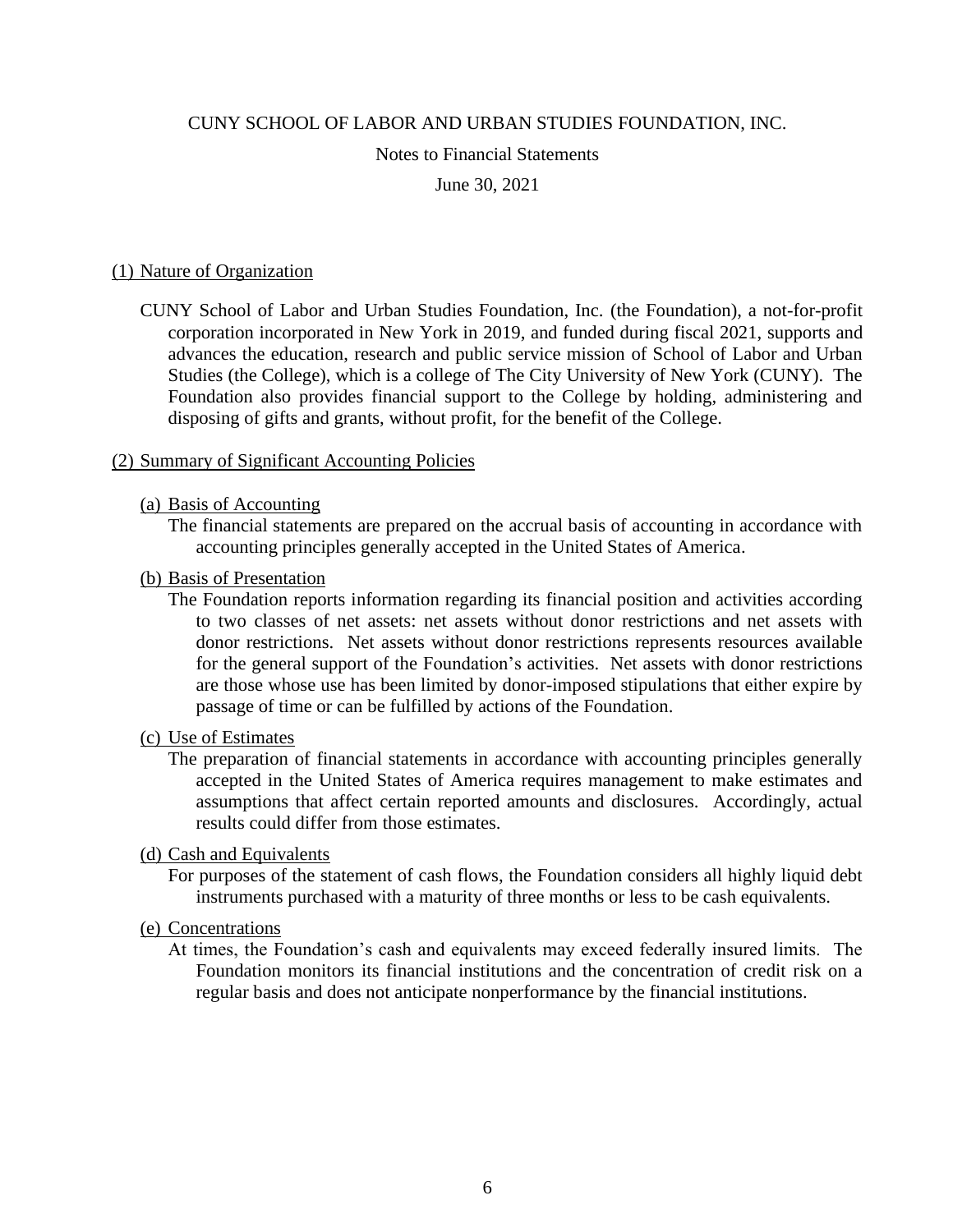Notes to Financial Statements, Continued

## (2) Summary of Significant Accounting Policies, Continued

- (f) Fair Value of Financial Instruments
	- The Foundation has material financial instruments for which disclosure of estimated fair value is required by certain accounting standards and which consist of cash, investments, contributions receivable and accounts payable. The carrying values of these financial instruments as of June 30, 2021 are believed to approximate fair value based on their maturities and current market conditions.

## (g) Investments

The Foundation's investments are held by CUNY in an investment pool which is under the control of the Committee on Fiscal Affairs of the Board of Trustees of CUNY (the Committee). Several investment advisory firms are engaged to assist the Committee in its investment pool portfolio management, which is comprised of cash and cash equivalents, corporate bonds, equities, mutual funds, U.S. agency mortgage-backed securities, U.S. government bonds and foreign bonds. Realized and unrealized gains and losses are included in the statement of activities.

## (h) Revenue Recognition

Contributions are recognized as support in the accompanying statement of activities upon the receipt of cash, investments or unconditional pledges. Contributions are considered available for unrestricted use unless specifically restricted by the donors. Restricted contributions in which the restriction is met in the same period as received are reported as contributions without donor restrictions.

# (i) Functional Allocation of Expenses

The costs of providing the Foundation's various programs and services have been summarized on a functional basis in the statement of activities. Accordingly, certain costs have been allocated among the programs and supporting services benefited. Costs are allocated based on direct allocation of all costs to each different type of program.

#### (j) Subsequent Events

The Foundation has evaluated subsequent events through the date of the report which is the date the financial statements were available to be issued.

# (k) Risk and Uncertainties

The United States is presently in the midst of a national health emergency related to the COVID-19 virus. The overall consequences of the virus on a national. regional and local level are unknown, but such consequences have the potential to result in a significant economic impact. The related impact of this situation on the Foundation, its future results and financial position is not currently determinable.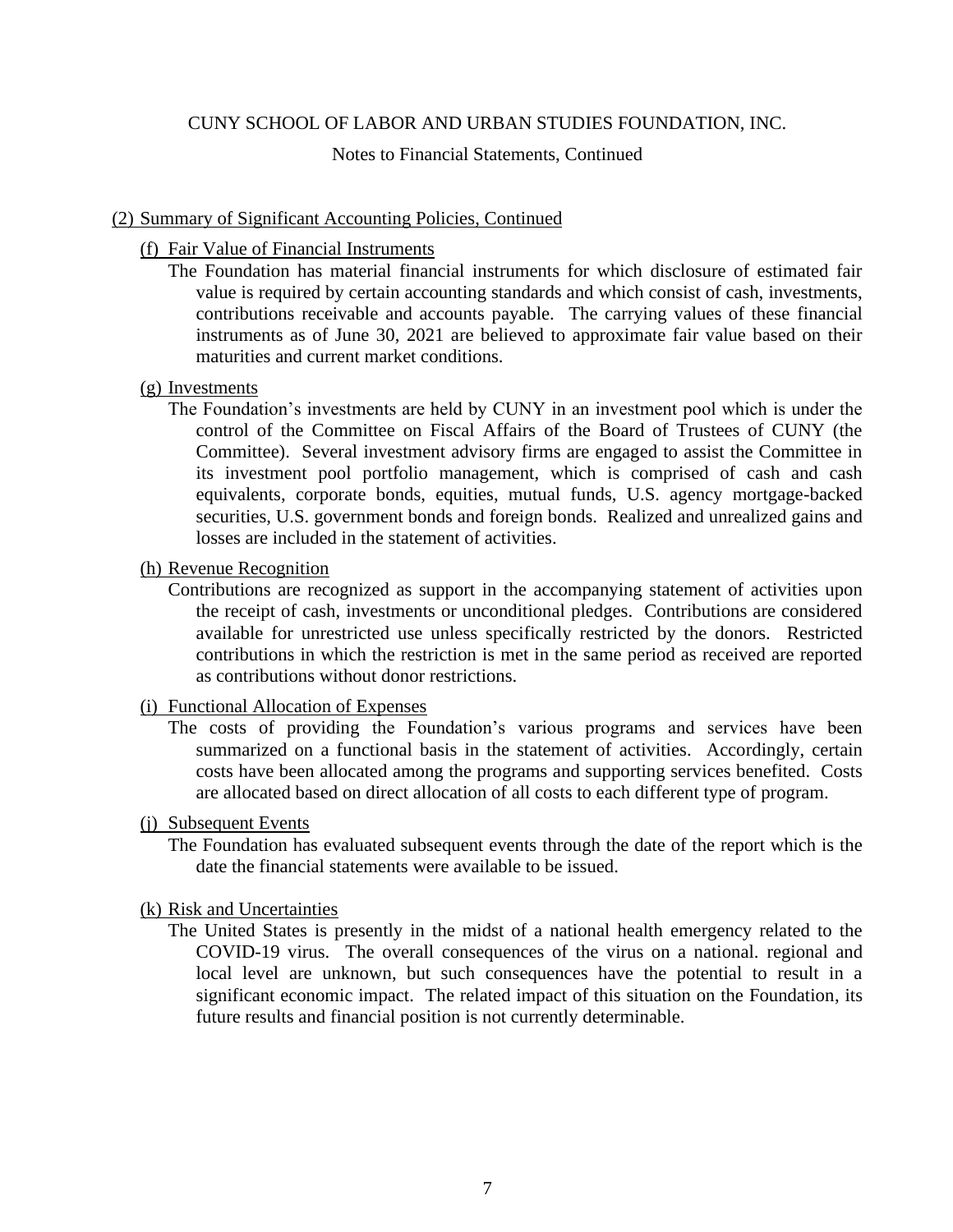Notes to Financial Statements, Continued

#### (2) Summary of Significant Accounting Policies, Continued

## (l) Income Taxes

The Foundation is exempt from federal income taxes under Section  $501(c)(3)$  of the Internal Revenue Code (the Code); therefore, no provision for income taxes is reflected in the financial statements. The Foundation has been classified as a publicly supported organization that is not a private foundation under Section 509(a) of the Code. The Foundation presently discloses or recognizes income tax positions based on management's estimate of whether it is reasonably possible or probable that a liability has been incurred for unrecognized income taxes. Management has concluded that the Foundation has taken no uncertain tax positions that require adjustment in its financial statements. U.S. Forms 990 filed by the Foundation are subject to examination by taxing authorities.

# (3) Liquidity

The Foundation has \$150,181 of financial assets available within one year of the statement of financial position date to meet cash needs for general expenditures, consisting of cash. However, some of these financial assets are subject to donor or contractual restrictions that make them unavailable for general expenditure within one year of the 2021 statement of financial position.

# (4) Investments in CUNY Investment Pool and Related Investment Income

The Foundation's investments in the CUNY investment pool as of June 30, 2021 are comprised of the following:

| Investments in CUNY investment pool, long term  | \$ 367,761 |
|-------------------------------------------------|------------|
| Investments in CUNY investment pool, short-term | 252,943    |
| Investments in CUNY investment pool             | \$620,704  |

The following table summarizes the activity for financial instruments during the year ended June 30, 2021:

| Balance at June 30, 2020 |           |
|--------------------------|-----------|
| Contributions            | 707,641   |
| Withdrawals              | (137,546) |
| Interest and dividends   | 7,039     |
| Realized gain            | 5,596     |
| Unrealized gain          | 37,974    |
| Balance at June 30, 2021 | 620,704   |